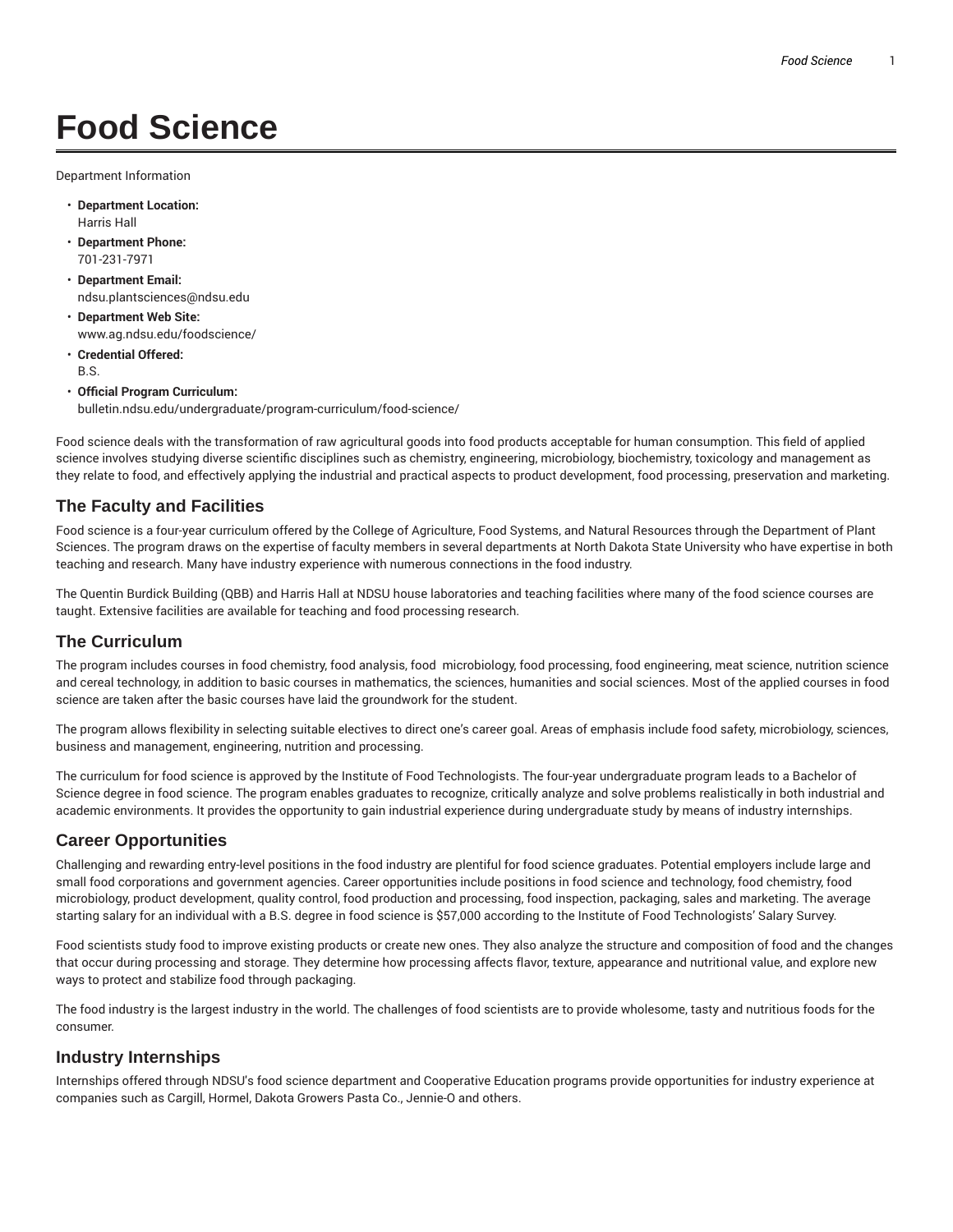### **Financial Aid and Scholarships**

Loans, grants and work-study are made available through the Office of Financial Aid and Scholarships. A number of scholarships are awarded each year to students enrolled in the College of Agriculture, Food Systems, and Natural Resources. Departmental scholarships also are available. Information may be obtained by contacting the coordinator of the food science program. A number of laboratory assistant jobs are available for students majoring in food science.

## **Plan of Study**

Please note this is a sample plan of study and not an official curriculum. Actual student schedules for each semester will vary depending on start year, education goals, applicable transfer credit, and course availability. Students are encouraged to work with their academic advisor on a regular basis to review degree progress and customize an individual plan of study.

| Freshman                                                                                  |         |                                                           |                |
|-------------------------------------------------------------------------------------------|---------|-----------------------------------------------------------|----------------|
| Fall                                                                                      |         | <b>Credits Spring</b>                                     | <b>Credits</b> |
| <b>AGRI 189</b>                                                                           |         | 1 CHEM 122<br>& 122L                                      | 4              |
| CFS 210 or 200                                                                            |         | 2 or 3 COMM 110 (Gen Ed Category C)                       | 3              |
| <b>CHEM 121</b><br>& 121L (Gen Ed Category S)                                             |         | 4 ENGL 120 (Gen Ed Category C)                            | 3              |
| ENGL 110 (Gen Ed Category C)                                                              |         | 4 MATH 146 or 165 (Gen Ed Category<br>R)                  | $\overline{4}$ |
| Gen Ed Humanities/Fine Arts (Gen<br>Ed Category A)                                        | 3       |                                                           |                |
| <b>BIOL 150</b>                                                                           | 3       |                                                           |                |
|                                                                                           | $17-18$ |                                                           | 14             |
| Sophomore                                                                                 |         |                                                           |                |
| Fall                                                                                      |         | <b>Credits Spring</b>                                     | <b>Credits</b> |
| <b>CFS 370</b>                                                                            |         | 3 BIOC 260 (or BIOC 460/460L)                             | 4              |
| CSCI 114 or MIS 116 (Gen Ed<br>Category S)                                                |         | 3 ECON 201 (Gen Ed Category B & G)                        | 3              |
| <b>PHYS 211</b><br>& 211L (Gen Ed Category S)                                             |         | 4 HNES 250 (Gen Ed Category W)                            | 3              |
| Gen Ed Humanities/Fine Arts and<br><b>Cultural Diversity (Gen Ed Category</b><br>A and D) |         | 3 Gen Ed Social and Behavioral Sci<br>(Gen Ed Category B) | 3              |
| Elective                                                                                  | 3       |                                                           |                |
|                                                                                           | 16      |                                                           | 13             |
| <b>Junior</b>                                                                             |         |                                                           |                |
| Fall                                                                                      |         | <b>Credits Spring</b>                                     | <b>Credits</b> |
| <b>MICR 350</b><br>&350L                                                                  |         | 5 STAT 330 (Gen Ed Category R)                            | 3              |
| ENGL 320, 321, or 324 (Gen Ed<br>Category C)                                              |         | 3 CFS 452 or SAFE 452                                     | 3              |
| <b>CHEM 341</b><br>& 341L                                                                 |         | 4 CFS 470                                                 | 3              |
| <b>CFS 450</b>                                                                            |         | 3 CFS 471                                                 | 1              |
|                                                                                           |         | <b>CFS 474</b>                                            | 3              |
|                                                                                           |         | Elective                                                  | 4              |
|                                                                                           | 15      |                                                           | 17             |